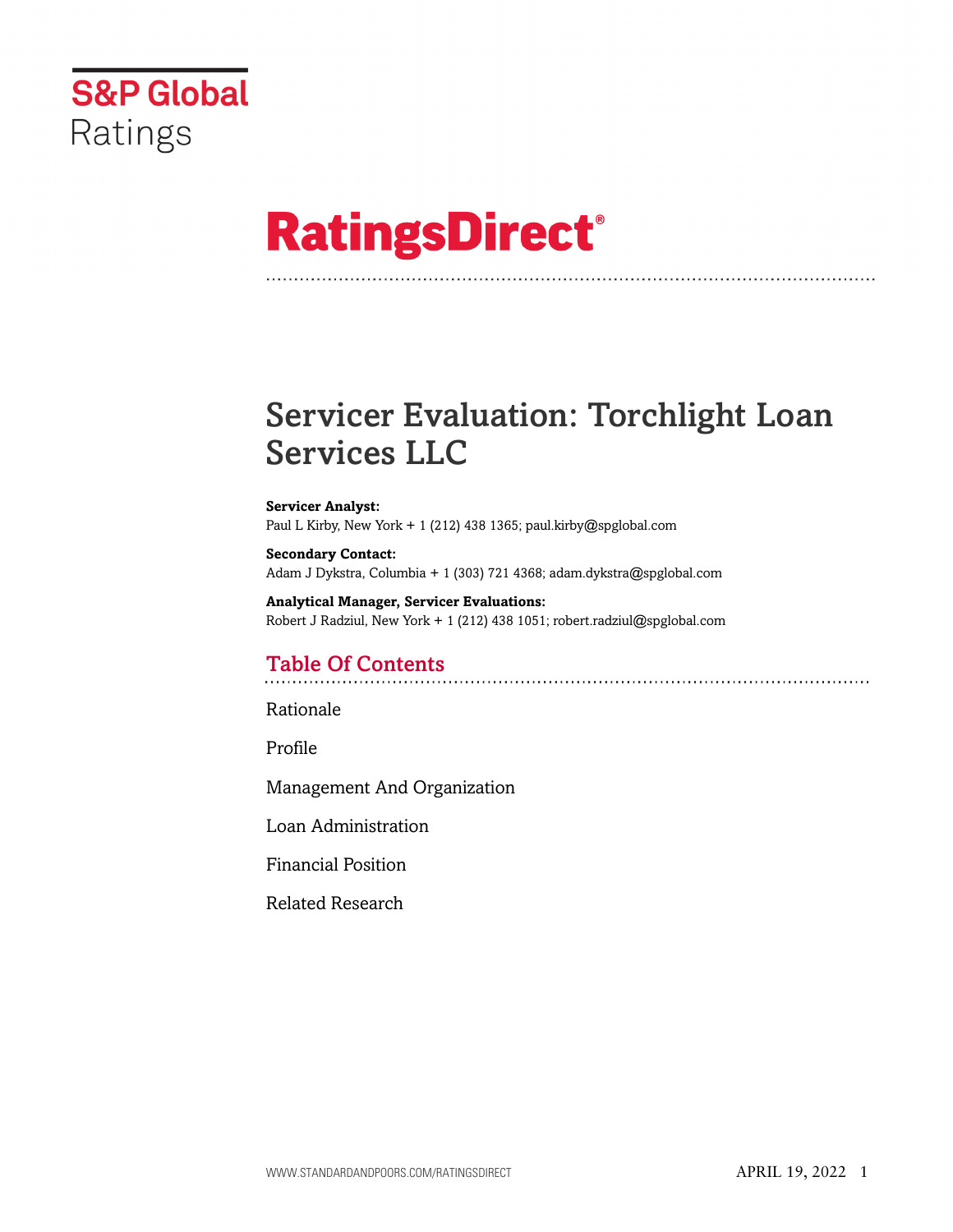# Servicer Evaluation: Torchlight Loan Services LLC

| <b>Ranking Overview</b>                        |                                                         |               |        |
|------------------------------------------------|---------------------------------------------------------|---------------|--------|
|                                                | <b>Subrankings</b>                                      |               |        |
| Servicing category Overall ranking             | Management and organization Loan administration Outlook |               |        |
| Commercial special ABOVE AVERAGE ABOVE AVERAGE |                                                         | ABOVE AVERAGE | Stable |
| <b>Financial position</b>                      |                                                         |               |        |

<span id="page-1-0"></span>SUFFICIENT

# Rationale

S&P Global Ratings' ranking on Torchlight Loan Services LLC (TLS) is ABOVE AVERAGE as a commercial mortgage loan special servicer. On March 30, 2022, we affirmed the ranking (see "Torchlight Loan Services LLC ABOVE AVERAGE Commercial Mortgage Loan Servicer Ranking Affirmed; Ranking Outlook is Stable" published March 30, 2022). The ranking outlook is stable.

Our ranking reflects TLS's:

- Long track record of successfully resolving commercial real estate loans and managing real estate-owned (REO) assets;
- Good leverage of technology to enhance operations including the use of a third-party asset management and special servicing system;
- Internal control environment, which includes internal and external audits and well-defined delegations of authority;
- Employee training program, which supplements on-the-job training with some formal training sessions; and
- Experienced senior management, albeit with lower industry experience and company tenure than the average of its peers.

Since our last review (see "Servicer Evaluation: Torchlight Loan Services LLC," published Oct. 21, 2020), the following changes or developments have occurred:

- The active special servicing portfolio decreased to 16 assets from 38 assets and by 18.9% by unpaid principal balance (UPB) due to a decline in COVID-19 pandemic-related transfers during 2021 accompanied by the completion of 42 loan resolutions between mid-year 2020 to year-end 2021. Most of the loan resolutions involved assets that had transferred to special servicing in 2020 due to issues caused and exacerbated by the COVID-19 pandemic.
- Four of the five asset managers who were temporarily assigned to special servicing due to the unexpectedly high volume of 2020 transfers were fully reassigned to their former positions because special servicing volume decreased.
- Torchlight Investors LLC (TI) segregated its email systems by moving away from the environment provided by the vendor that maintains its network and systems to the Microsoft Exchange Cloud environment in order to reduce its heavy reliance on one vendor.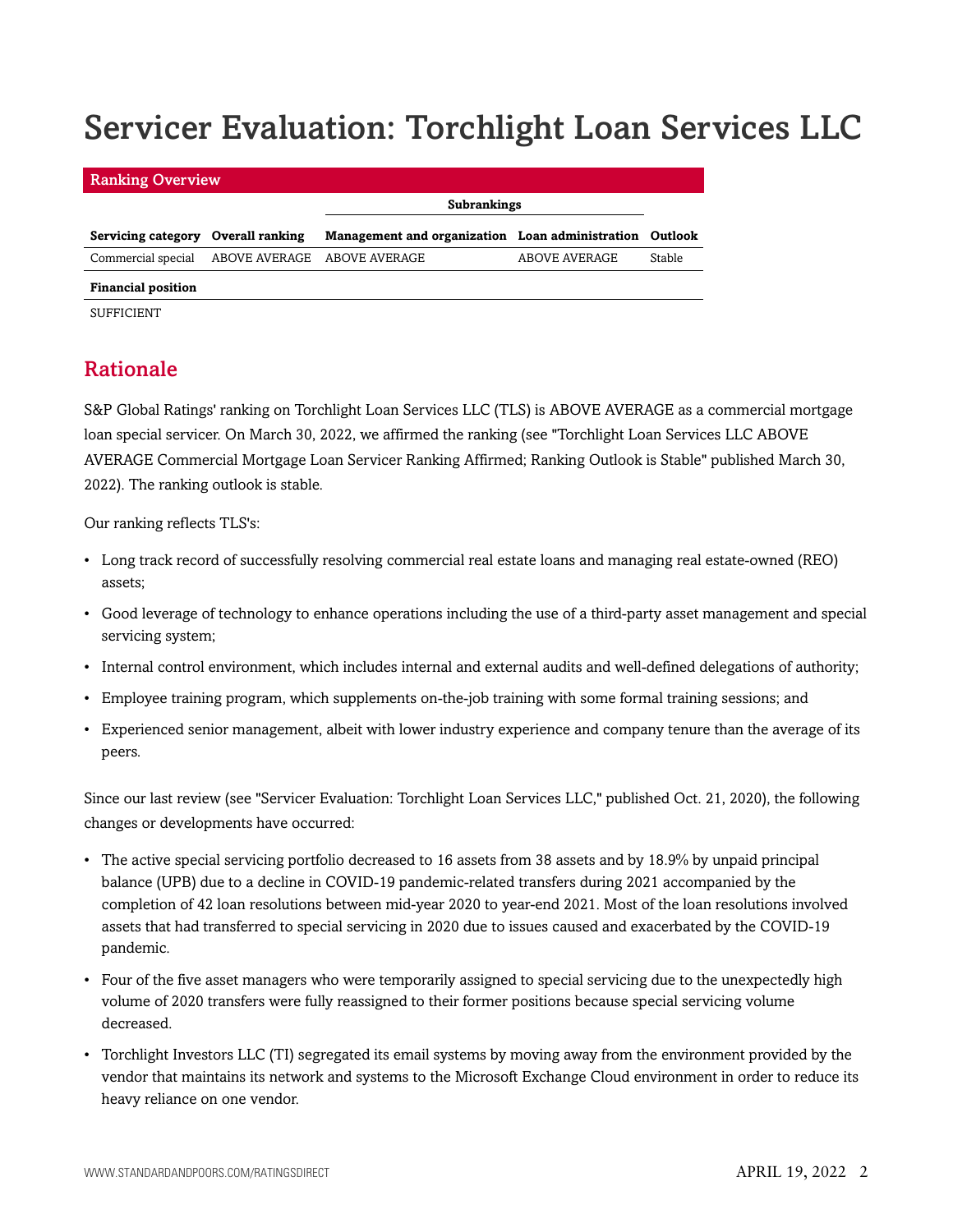- TI engaged a third vendor to review, assess, and strengthen its cybersecurity environment.
- TI acquired nine B-pieces in 2021, including five from single-asset, single-borrower transactions in the secondary market, on which it appointed TLS as the special servicer.
- TI raised over \$2 billion for its seventh closed-end debt fund, which is expected to invest in B-pieces as a component of its investment strategy.

The ranking outlook is stable. TLS responded effectively to challenges posed by the COVID-19 pandemic by transferring experienced employees from its asset management and underwriting teams to the special servicing group. Now that COVID-19 pandemic-related special servicing transfers have abated, we expect that TLS will continue to invest in the necessary people and systems and maintain an internal control environment to manage its portfolio commensurate with its ABOVE AVERAGE ranking.

In addition to conducting an on-site meeting with servicing management, our review includes current and historical Servicer Evaluation Analytical Methodology data through Dec. 31, 2021, as well as other supporting documentation provided by the company.

# <span id="page-2-0"></span>Profile

**Table 1**

| <b>Servicer Profile</b>             |                              |
|-------------------------------------|------------------------------|
| Servicer                            | Torchlight Loan Services LLC |
| Primary servicing location New York |                              |
| Parent holding company              | Torchlight Investors LLC     |
| Loan servicing system               | Backshop                     |

TLS is the commercial mortgage loan special servicing subsidiary of TI. Formed in 1995, TI provides commercial real estate investment management services, including portfolio management, commercial real estate lending, and distressed debt workouts. As an SEC-registered investment advisor, TI manages funds that invest in mortgages and mezzanine loans, preferred equity, equity, Freddie Mac B-pieces, and CMBS, including as a B-piece buyer. As of Dec. 31, 2021, TI had approximately \$5.7 billion in assets under management.

TLS acts as the special servicer primarily on CMBS transactions in which TI affiliates are the B-piece investors. It also handles third-party assignments, mostly through reverse inquiry or retention after a change in the directing certificate holder on CMBS transactions. As of Dec. 31, 2021, TLS' named CMBS special servicing volume was \$9.1 billion in UPB across 24 transactions, which is flat compared to our last review. As of the same time, TLS' active special servicing volume included ten loans and six REO with a total of approximately \$646 million in UPB. The special servicing employee base includes 18 employees some of which are not fully dedicated to special servicing (see table 1).

| Tanic T                  |                                  |        |    |                                                                                       |    |      |
|--------------------------|----------------------------------|--------|----|---------------------------------------------------------------------------------------|----|------|
|                          | <b>Total Servicing Portfolio</b> |        |    |                                                                                       |    |      |
|                          |                                  |        |    | UPB (mil. \$) YOY change (%) No. of assets YOY change (%) No. of staff YOY change (%) |    |      |
| <b>Special servicing</b> |                                  |        |    |                                                                                       |    |      |
| Dec. 31, 2021            | 646.0                            | (29.8) | 16 | (61.9)                                                                                | 18 | (10) |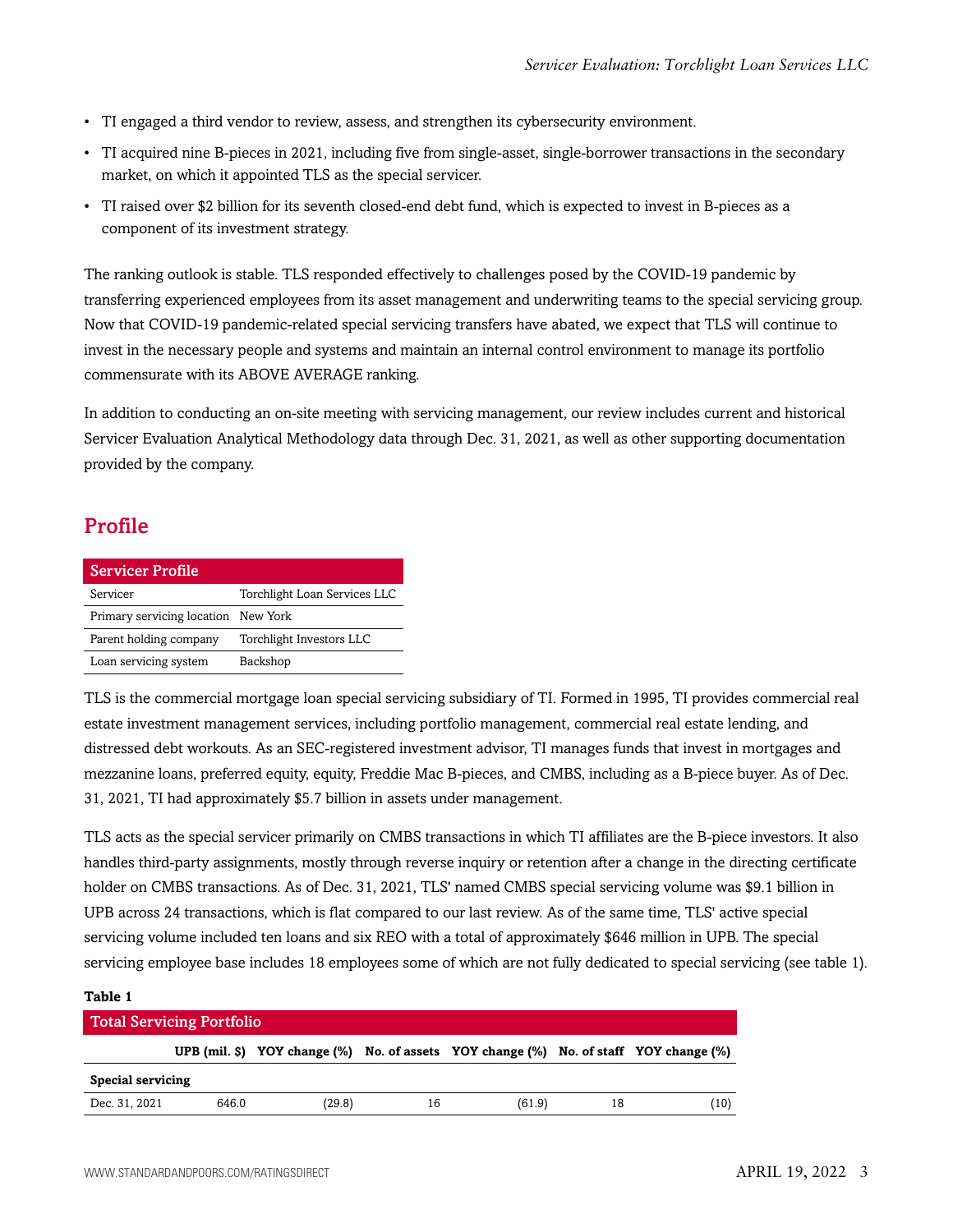| ۰.<br>×<br>. .<br>۰.<br>۰.<br>w |
|---------------------------------|
|---------------------------------|

|               | <b>Total Servicing Portfolio (cont.)</b> |                                   |    |                                                          |    |      |
|---------------|------------------------------------------|-----------------------------------|----|----------------------------------------------------------|----|------|
|               |                                          | UPB $(mil. \S)$ YOY change $(\%)$ |    | No. of assets YOY change (%) No. of staff YOY change (%) |    |      |
| Dec. 31, 2020 | 920.7                                    | 131.6                             | 42 | 223.1                                                    | 20 | 25.0 |
| Dec. 31, 2019 | 397.5                                    | (42.8)                            | 13 | (45.8)                                                   | 16 | 0.0  |
| Dec. 31, 2018 | 695.2                                    | (21.9)                            | 24 | (42.9)                                                   | 16 | 33.3 |
| Dec. 31, 2017 | 889.7                                    |                                   | 42 |                                                          | 12 |      |

<span id="page-3-0"></span>YOY--Year-over-year. UPB--Unpaid principal balance.

### Management And Organization

The management and organization subranking is ABOVE AVERAGE.

#### Organizational structure, staff, and turnover

The special servicing group is a part of TI's asset management department, which also includes an asset management and analytics group that performs asset management on private equity and debt investments held in funds managed by the company. TLS's special servicing team is led by a partner with 17 years of industry experience who reports to TI's head of asset management, an executive with significant prior special servicing experience.

In addition to the head of special servicing, TLS's core special servicing team includes three asset managers, one of who is a senior vice president with 16 years of industry experience, an assistant vice president and an analyst. In times of high volume, the special servicing group can bring in additional TI employees with special servicing experience from other parts of the organization in order to manage volume. This was demonstrated during 2020 as volume unexpectedly rose due to the COVID-19 pandemic and TI reassigned five employees from the underwriting, acquisitions, and private asset management departments to the special servicing team. As of Dec. 31, 2021, four of these temporary asset managers had fully returned to their previous positions.

The special servicing team relies on other departments within TI for support and oversight, including members of the TI financial control group and the special servicing committee, which includes senior staff from TI and TLS. TI's financial control group performs special servicing 1099 reporting, invoice processing and management, revenue management and reporting, external auditor management, and special-purpose entity (SPE) management, while the six-person special servicing committee provides oversight on key special servicing decisions, including approving business plans for loan resolutions and REO asset sales. The members of the TI financial control group and the special servicing committee are included in TLS's reported headcount of 18 staff members (see table 1), although none of them are fully dedicated to TLS.

While the firm has been in existence for many years, we note that TLS's senior and middle management, asset managers, and other non-management staff possess levels of industry experience that are generally below levels reported by its peers. Reported company tenure levels are also lower than the average tenure level of ranked peers (see table 2).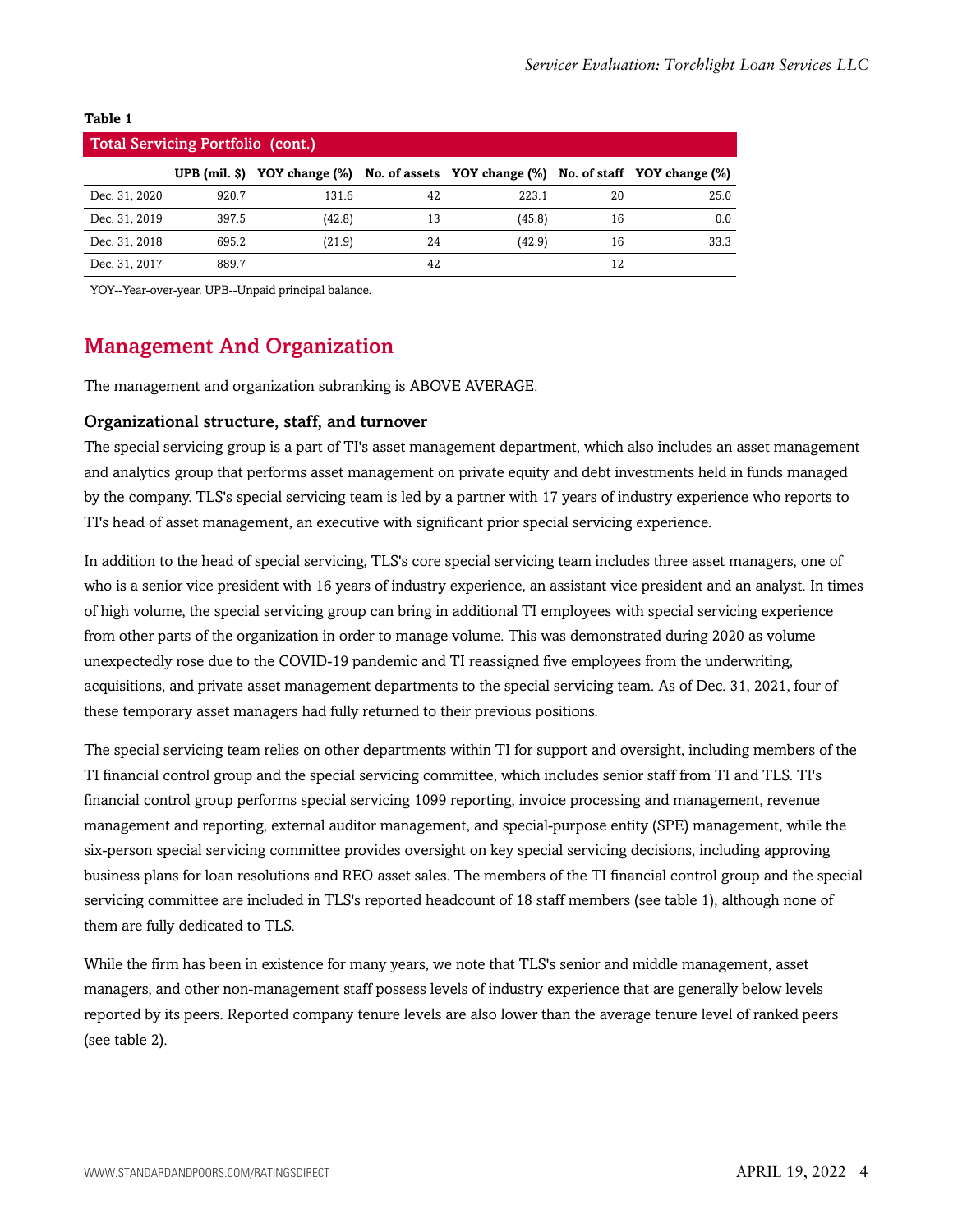|         | <b>Years of Industry Experience/Company Tenure(i)</b> |                   |                        |                   |                        |                   |                        |                   |
|---------|-------------------------------------------------------|-------------------|------------------------|-------------------|------------------------|-------------------|------------------------|-------------------|
|         | Senior managers                                       |                   | <b>Middle managers</b> |                   | <b>Asset managers</b>  |                   | <b>Staff</b>           |                   |
|         | Industry<br>experience                                | Company<br>tenure | Industry<br>experience | Company<br>tenure | Industry<br>experience | Company<br>tenure | Industry<br>experience | Company<br>tenure |
| Special | 22                                                    | 10                | 12                     |                   | 12                     |                   |                        |                   |

#### **Table 2**

(i)As of Dec. 31, 2021.

Overall, TLS experienced very little turnover in 2021 and 2020. During 2021, TLS's only employee departures involved the planned return of the temporary reassigned asset managers to their original jobs. Turnover in 2020 was 6.3%, which represented one employee departure. The core special servicing team has been relatively stable since TI relocated its special servicing operations back to New York from Miami in 2017, especially in more recent years.

#### Training

TLS provides its management and staff with on-the-job training supplemented with some formal training sessions that are mostly hosted by external vendors, which we believe is suitable for a special servicing operation of its size. Unlike some of our larger ranked servicers, TI does not have fully dedicated training personnel but instead assigns an asset manager to oversee its training program. Recent formal training session topics have included lender liability, compliance training, and keys to becoming a workout specialist. TLS also receives companywide compliance training, including in areas such as workplace harassment and cybersecurity. It targets 40 hours of annual training per employee and satisfied these targets in each of 2021 and 2020.

During the COVID-19 pandemic, TLS developed a training program for the aforementioned asset managers that transferred to special servicing that included policies and procedures and the special servicing system, accompanied by training sessions on legal- and asset management-related topics. Management believed that the program was such a success that it later decided to roll it out to nearly everyone in the asset management and underwriting departments to enhance organizational cross-training.

#### Systems and technology

TLS has effective technology to meet its special servicing requirements and has continued to focus on technology enhancement projects to streamline its asset management and REO accounting functions. A third-party vendor hosts and maintains TI's network and systems and provides data backup routines and disaster recovery preparedness. The vendor also provides 24/7 help desk support. Key elements of its systems, applications, technology, and security environment are discussed below.

#### *Servicing system*

The following applications are used in the servicing system:

• Asset managers use Backshop as a workflow tool with automated system tickler functionality to manage loan workouts from special servicing transfer until resolution. Backshop facilitates CRE Finance Council Investor Reporting Package reporting, business plan creation, net present value (NPV) scenario analysis, and business plan review and approval. The system contains workflows to help ensure compliance with servicing agreements and to help track third-party reports.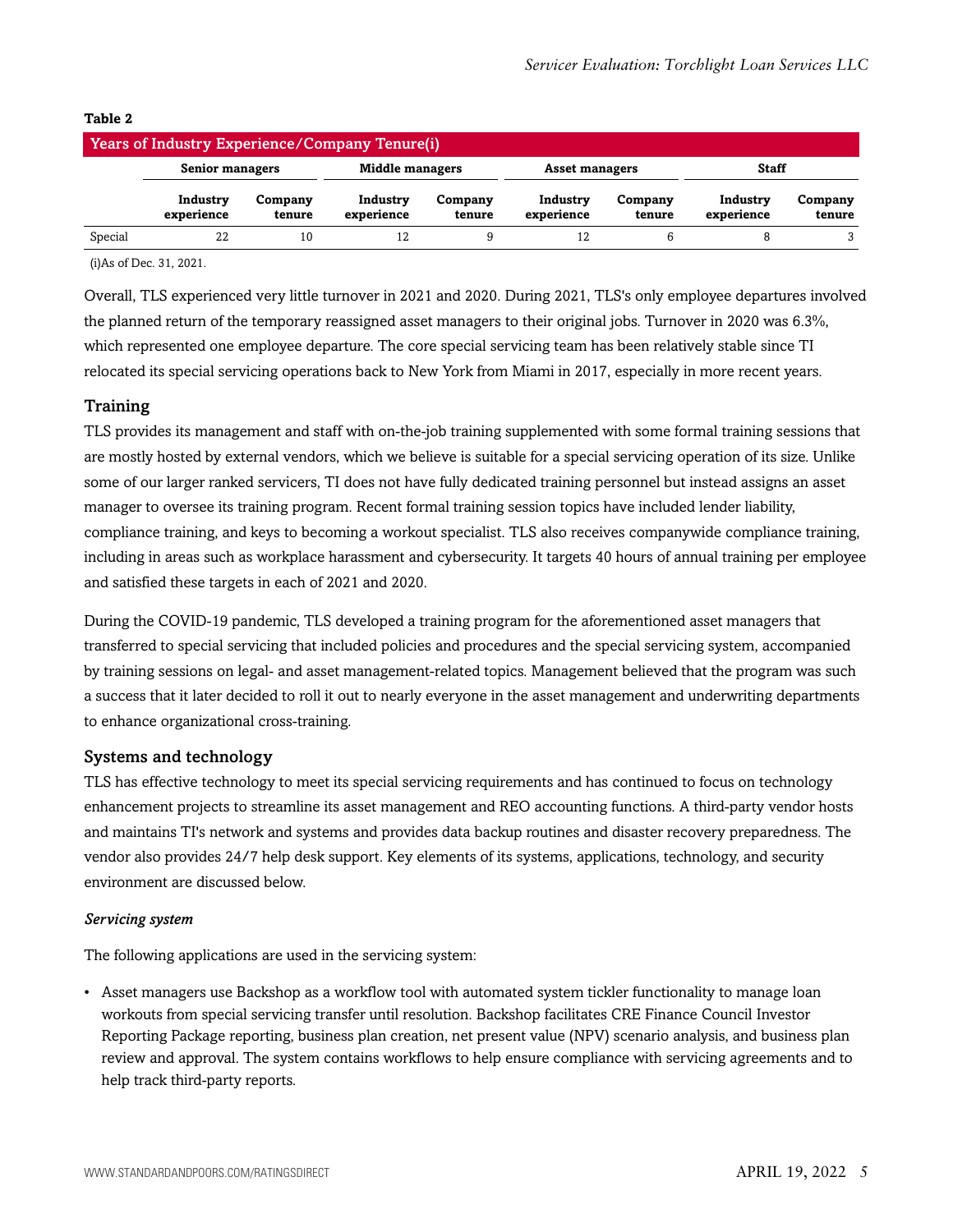- TLS uses SAP Concur for automated invoice approval and expense tracking. The system also stores vendor data that allows asset managers to better negotiate the fee for service.
- TI uses Microsoft SharePoint for electronic document storage.
- In response to its office closure in March 2020 due to the COVID-19 pandemic, TI implemented DocuSign for remote transaction authorizations and Zoom to conduct internal and external remote meetings.

#### *Business continuity and disaster recovery*

The IT vendor that hosts and maintains TI's network and systems (network and systems vendor) conducts bi-annual disaster recovery (DR) tests for TI, which encompasses TLS. The last DR test was conducted in November 2021 with only minor issues noted. The network and systems vendor maintains a primary data center in Jersey City, N.J., and a secondary data center in Sacramento. The data is continually replicated from the production to the DR environment, and tape back-ups are maintained. TLS indicated that in the event of a disaster the vendor can restore key servicing functions within one hour. Since our last review, TI segregated its email systems by moving them from the network and systems vendor's environment to the Microsoft Exchange Cloud environment in order to reduce its heavy reliance on one vendor.

TLS reviews Backshop's DR policies and procedures (P&Ps) on a regular basis. The results from Backshop's latest DR test and SOC 1 report are also reviewed at least annually. Finally, a third-party vendor performs an annual cybersecurity risk assessment on Backshop on behalf of TI.

TI utilizes a work-from-home business continuity strategy, which includes TLS staff. It also has an agreement with another servicer to use some temporary office space in Atlanta if needed. Employees use Citrix for remote access, unlike most of our ranked servicers, which use a VPN connection to work from home. TI implemented its business continuity plan starting in March 2020 in response to the COVID-19 pandemic, and employees still mostly work from home.

#### *Cybersecurity*

TI maintains a cybersecurity P&P manual with oversight from the chief operating officer (COO), who acts as the information security coordinator. The manual outlines the technical and physical safeguards that all employees must take to protect sensitive information.

Since our last review, TI engaged a vendor to review, assess, and strengthen the security environment. This vendor now also performs weekly external vulnerability testing and annual internal vulnerability testing,

Other aspects of cybersecurity at TLS include that;

- TI limits access to sensitive information to those who need the information to perform legitimate business tasks or who need access to comply with government regulations or requirements.
- A third party performs annual network penetration testing. According to TLS, the last test conducted in June 2021 noted no material issues.
- The chief compliance officer and COO organize annual cybersecurity training.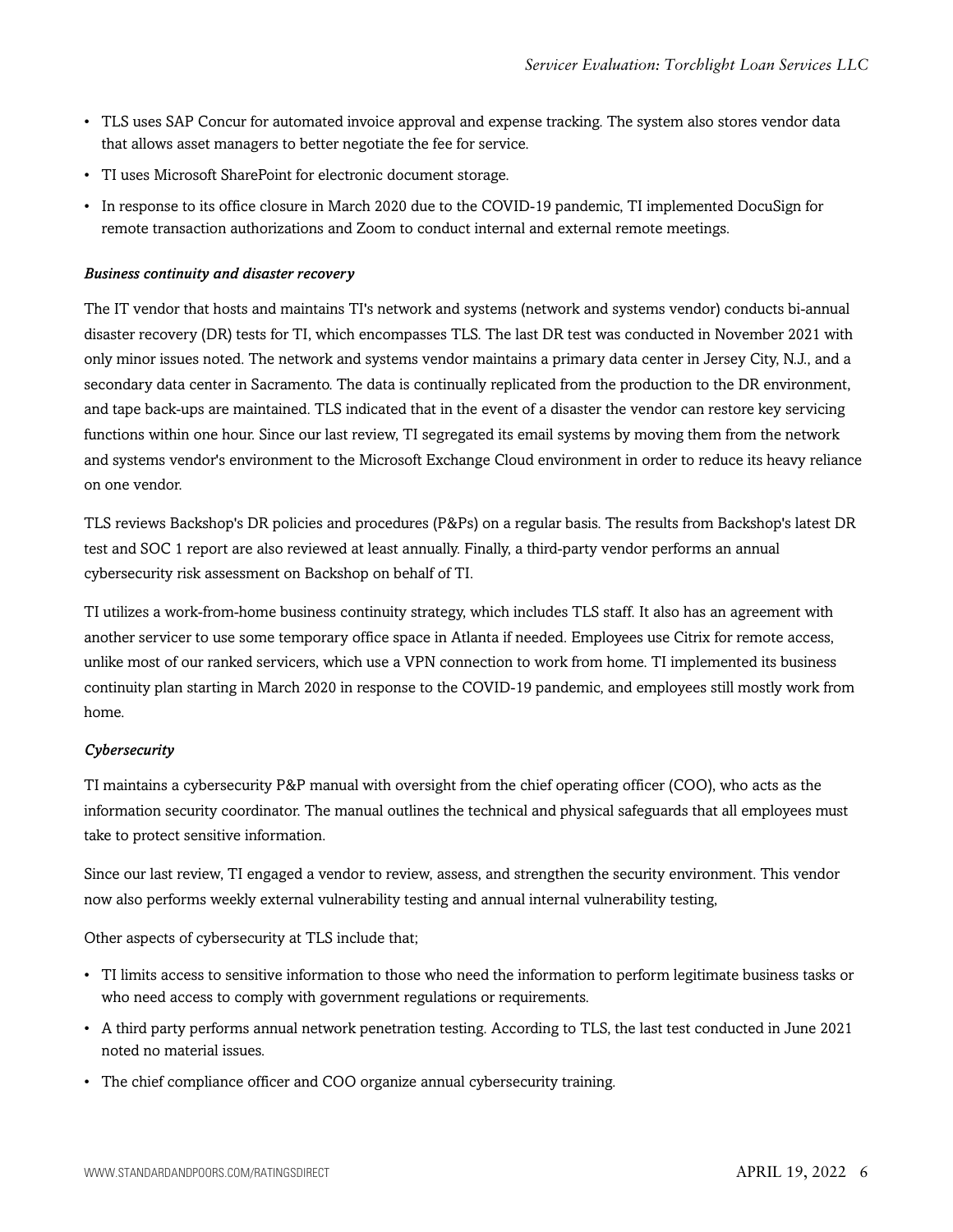- Since our last review, TI started to use its network and systems vendor's Security Information and Event Management platform. The platform allows the vendor and TI to detect, analyze, and respond to cybersecurity incidents.
- All TI employees receive quarterly phishing simulation emails to test and increase employee awareness on the risk of these attacks.
- TI's access control group, comprised of members of the senior membership team, monitors system user IDs and removes access when employees leave the company.
- The systems and network vendor implements software updates and security patches as necessary based on the security and functionality needs of the organization.
- TI maintains stringent password protocols, which require users to update their passwords every 60 days.

#### Internal controls

TLS maintains an effective internal control environment that includes well-documented P&Ps, quality control measures, and internal and external audits.

#### *Policies and procedures*

TLS's special servicing P&Ps are available to all servicing employees via SharePoint. They provide both the company's overall policy and a detailed list of the procedural steps needed to complete important special servicing tasks. P&Ps are reviewed and updated annually by TLS's senior managers in collaboration with the financial controls group. Only minor changes to P&Ps were made since our last review.

#### *Compliance and quality control*

TI is an SEC registered investment advisor (RIA). To oversee its compliance with the necessary RIA requirements, TI has contracted with a third-party attorney to serve as its compliance officer, who oversees TI's code of ethics, which all employees, including TLS staff, must read and adhere to. TI's code of ethics includes protocols for the proper handling of non-public material information and confidentiality. The compliance officer also advises TLS on any potential conflicts with the investment advisory side of the business.

TLS uses management compliance reports to measure compliance with different pooling and servicing agreement (PSA) reporting requirements. The team holds weekly staff meetings to review business plan status. Asset managers also use standard checklists for tasks, such as new special servicing transfers, transitions to REO, and returning assets to the master servicer as a form of compliance management.

#### *Internal and external audits*

TI engages an independent accounting firm to conduct a biennial internal audit of TLS's operations. The independent accounting firm sets the scope of the audit in consultation with TI's management. The most recent audit covered full-year 2020 and focused on risks associated with cash collection and administration, accounts payable and advances, special servicing administration, Backshop workflow, and investor and master servicing reporting. Only low-risk issues were identified. Management provided action plans for each issue that have since been implemented.

TLS has effective controls in place to facilitate Regulation AB (Reg AB) compliance, including REO accounting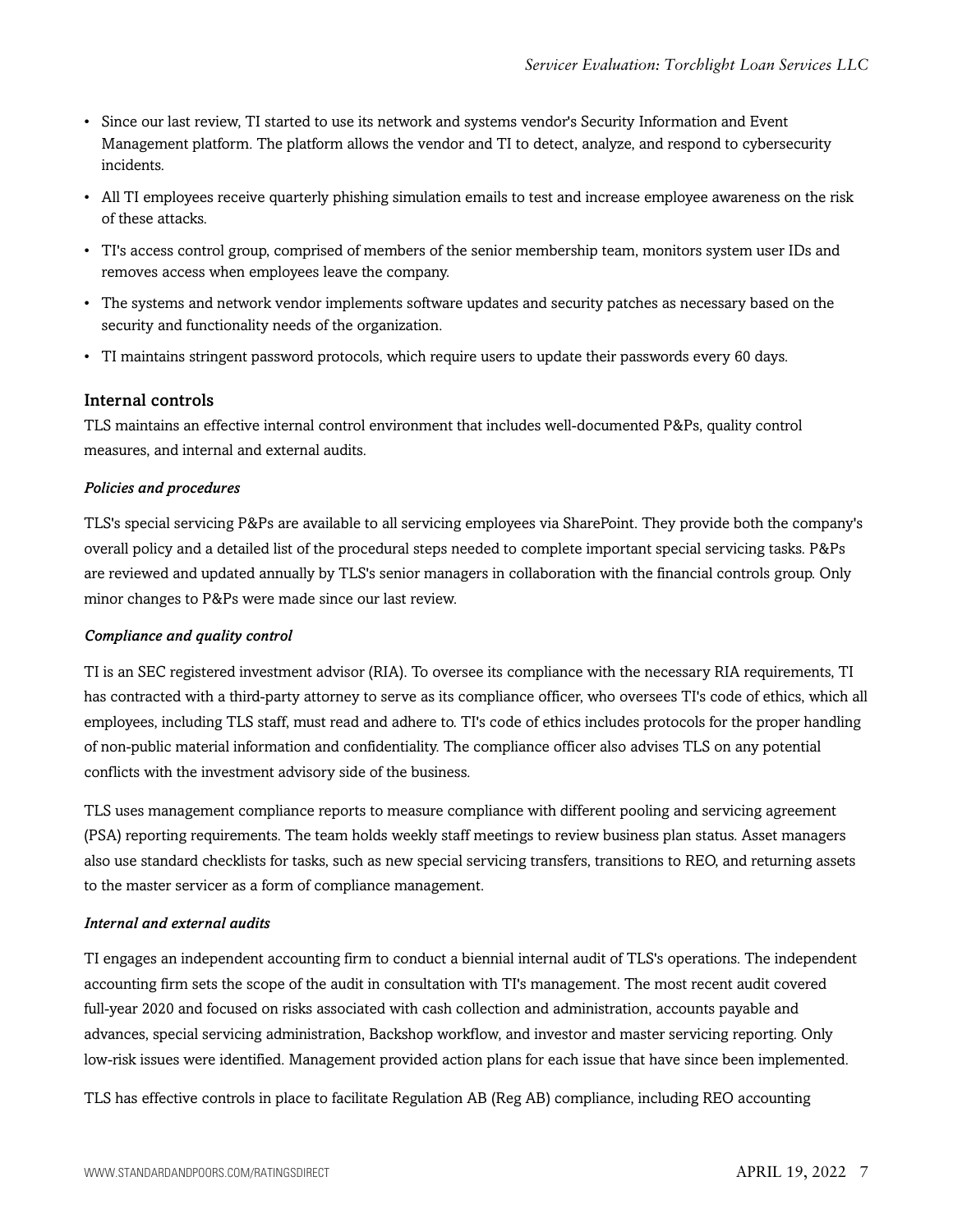reviews. TLS uses an independent accounting firm to perform annual Reg AB testing. The report covering 2021 was satisfactory with no issues noted.

#### Insurance and legal proceedings

TLS has represented that its directors and officers, as well as its errors and omissions, insurance coverage is in line with the requirements of its portfolio size. As of the date of this report, there are no pending material servicing-related litigation items.

# <span id="page-7-0"></span>Loan Administration

The loan administration subranking is ABOVE AVERAGE.

TLS has a long track record of successfully managing and disposing of complex troubled assets across the U.S. since inception in 1998, encompassing approximately 741 loans with a par value of \$11.5 billion and 242 REO properties totaling \$2.7 billion of real estate equity. As of Dec. 31, 2021, five of TLS's reported 18 employees were directly involved in loan workout and special servicing asset management, equating to a very manageable asset-to-asset-manager ratio of 3.4. We note that when TLS asset managers have extra capacity, they may also be used to support the private asset management side of the business.

Like other S&P Global Ratings-ranked special servicers, TLS experienced a sudden increase in special servicing transfers (primarily retail and lodging assets) due to the COVID-19 pandemic in 2020 with the portfolio growing by approximately 130% by UPB from a reported post-global financial crisis (GFC) low at the end of 2019 (see tables 1 and 3). Special servicing loan transfers subsequently declined dramatically in 2021 (from 47 to three), and UPB decreased by 29.8% as TLS resolved loans and liquidated REO assets.

While many of TLS's resolutions in 2020 and 2021 involved COVID-19-related transfers, they also included some GFC REO assets that had been among the most difficult to liquidate. As a result, the active special servicing portfolio as of year-end 2021 included mostly assets that were transferred to special servicing in 2020 and 2021. Nonetheless, the average age of TLS's loans in special servicing has reached a multi-year high of 29.5 months. An earlier vintage and significantly aged loan that transferred in 2015 and has been mired in considerable litigation has skewed this metric. While TLS was dismissed of liability in the subject litigation in 2014, a court injunction has prevented resolution of this loan absent a settlement between the borrower and the lender trust.

| <b>Special Servicing Portfolio</b> |                           |     |                       |                           |     |                       |                           |     |                       |                           |     |                       |                           |     |                       |
|------------------------------------|---------------------------|-----|-----------------------|---------------------------|-----|-----------------------|---------------------------|-----|-----------------------|---------------------------|-----|-----------------------|---------------------------|-----|-----------------------|
|                                    |                           |     | Dec. 31, 2021         |                           |     | Dec. 31, 2020         |                           |     | Dec. 31, 2019         |                           |     | Dec. 31, 2018         |                           |     | Dec. 31, 2017         |
|                                    | <b>UPB</b><br>(mil.<br>S) | No. | Avg. age<br>(mos.)(i) | <b>UPB</b><br>(mil.<br>S) | No. | Avg. age<br>(mos.)(i) | <b>UPB</b><br>(mil.<br>S) | No. | Avg. age<br>(mos.)(i) | <b>UPB</b><br>(mil.<br>S) | No. | Avg. age<br>(mos.)(i) | <b>UPB</b><br>(mil.<br>S) | No. | Avg. age<br>(mos.)(i) |
| <b>Active inventory</b>            |                           |     |                       |                           |     |                       |                           |     |                       |                           |     |                       |                           |     |                       |
| Loans                              | 408.4                     | 10  | 29.5                  | 774.0                     | 38  | 10.9                  | 268.2                     | 9   | 23.1                  | 174.3                     | 10  | 26.8                  | 549.5                     | 22  | 17.8                  |
| Real<br>estate-owned               | 237.6                     | 6   | 21.8                  | 146.7                     | 4   | 21.1                  | 129.4                     | 4   | 66.3                  | 520.9                     | 14  | 38.1                  | 340.1                     | 20  | 34.6                  |

#### **Table 3**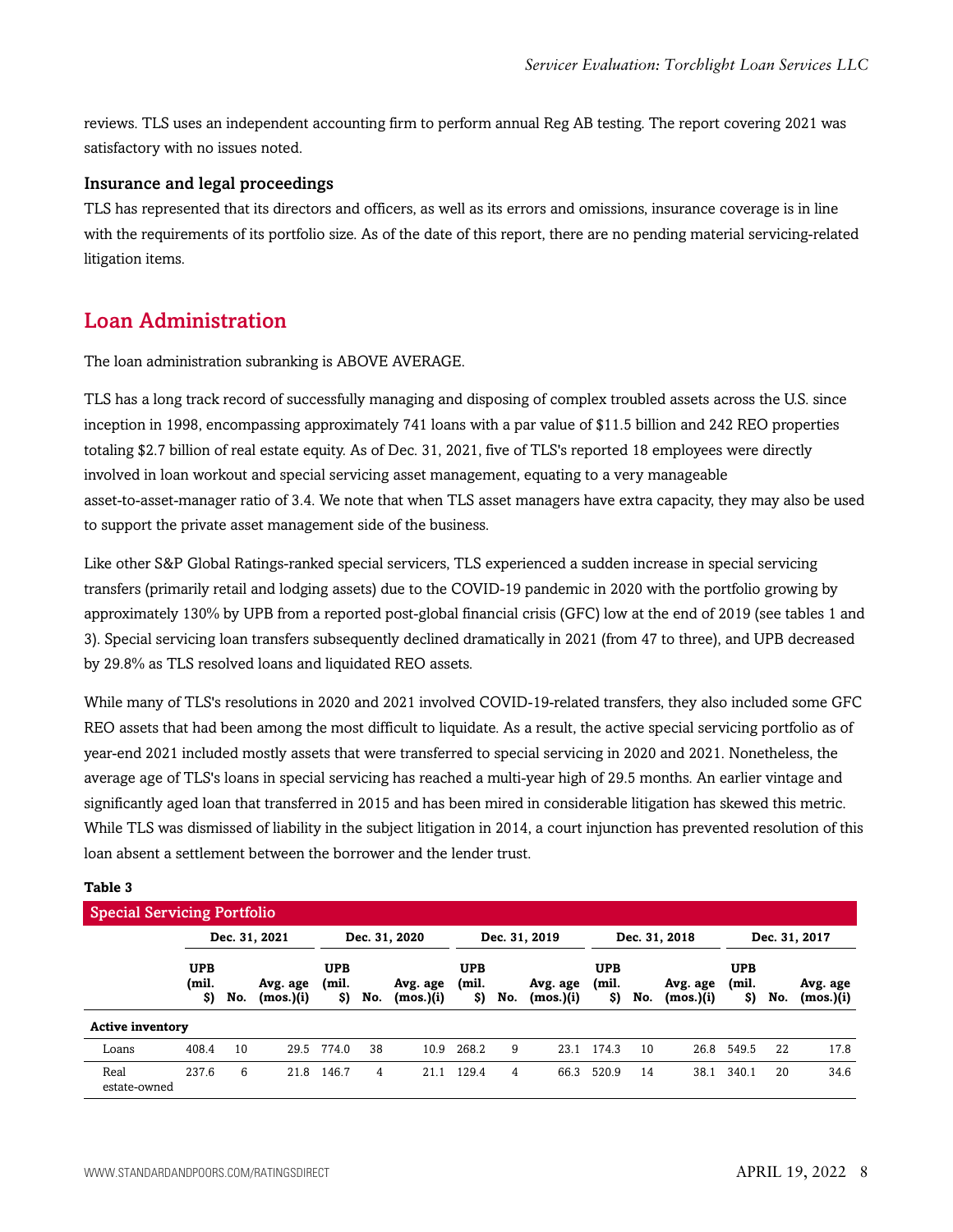#### **Table 3**

| Special Servicing Portfolio (cont.) |                     |         |                       |                    |     |                       |                    |     |                       |                           |     |                       |                           |     |                       |
|-------------------------------------|---------------------|---------|-----------------------|--------------------|-----|-----------------------|--------------------|-----|-----------------------|---------------------------|-----|-----------------------|---------------------------|-----|-----------------------|
|                                     |                     |         | Dec. 31, 2021         |                    |     | Dec. 31, 2020         |                    |     | Dec. 31, 2019         |                           |     | Dec. 31, 2018         |                           |     | Dec. 31, 2017         |
|                                     | <b>UPB</b><br>(mil. | \$) No. | Avg. age<br>(mos.)(i) | UPB<br>(mil.<br>S) | No. | Avg. age<br>(mos.)(i) | UPB<br>(mil.<br>S) | No. | Avg. age<br>(mos.)(i) | <b>UPB</b><br>(mil.<br>S) | No. | Avg. age<br>(mos.)(i) | <b>UPB</b><br>(mil.<br>S) | No. | Avg. age<br>(mos.)(i) |
| Total                               | 646.0               | 16      | 26.6                  | 920.7              | 42  | 11.9                  | 397.5              | 13  | 36.4                  | 695.2                     | 24  | 33.4                  | 889.7                     | 42  | 25.8                  |

Values may not add to totals due to rounding.(i)Avg. age reflects the time from the date the loan first became specially serviced to the reporting date.

#### Loan recovery and foreclosure management

TLS displays effective and proactive loan recovery and foreclosure management protocols to efficiently resolve nonperforming loans across a broad spectrum of property types. Highlights include that:

- Upon a loan's transfer to special servicing, the assigned asset manager, with support from an analyst, obtains all of the necessary documents from the master servicer and trustee, if necessary, and completes an initial file review. The asset manager also sets up the loan in Backshop.
- Asset managers generally hire a local external attorney for consultation shortly after loan transfer. If the asset manager does not choose a firm on the preferred vendor list, they must obtain approval from the head of asset management before engagement.
- As necessary, the asset manager or analyst will engage vendors from the preferred vendor list to obtain inspections, perform appraisals, provide broker opinions of value, and prepare environmental condition reports.
- Asset managers complete standard business plans that recommend a course of action based primarily on NPV analysis. Business plans include duties of the special servicer per the PSA, property description, borrower discussion, risk analysis, and a discussion of alternatives.
- All major decisions, including workout business plans, must be approved by TLS's special servicing committee prior to seeking controlling classholder representative approval. The special servicing committee can review business plans and provide feedback in Backshop. According to company P&Ps, if the approved course of action is not completed within 120 days of approval, the asset manager must re-present the business plan to the special servicing committee. Business plans must also be re-approved if there are any material changes to the asset and/or recommended workout strategy.
- TLS senior managers hold weekly meetings to review the entire active special servicing portfolio. Loan workout strategies and the aging of special servicing assets are discussed, and updates are documented in Backshop.
- If TLS decides to commence a foreclosure action, the asset manager, in consultation with external legal counsel, moves to secure any rent from the property and determines if an updated environmental assessment and appraisal are needed. The special servicing committee and controlling classholder representative must approve foreclosure bids. TLS also uses a checklist for asset managers to follow while transferring assets to REO, which includes instructing external counsel to form an SPE, ensuring that the phase I environmental report is current as defined in the respective PSA, and creating an REO business plan.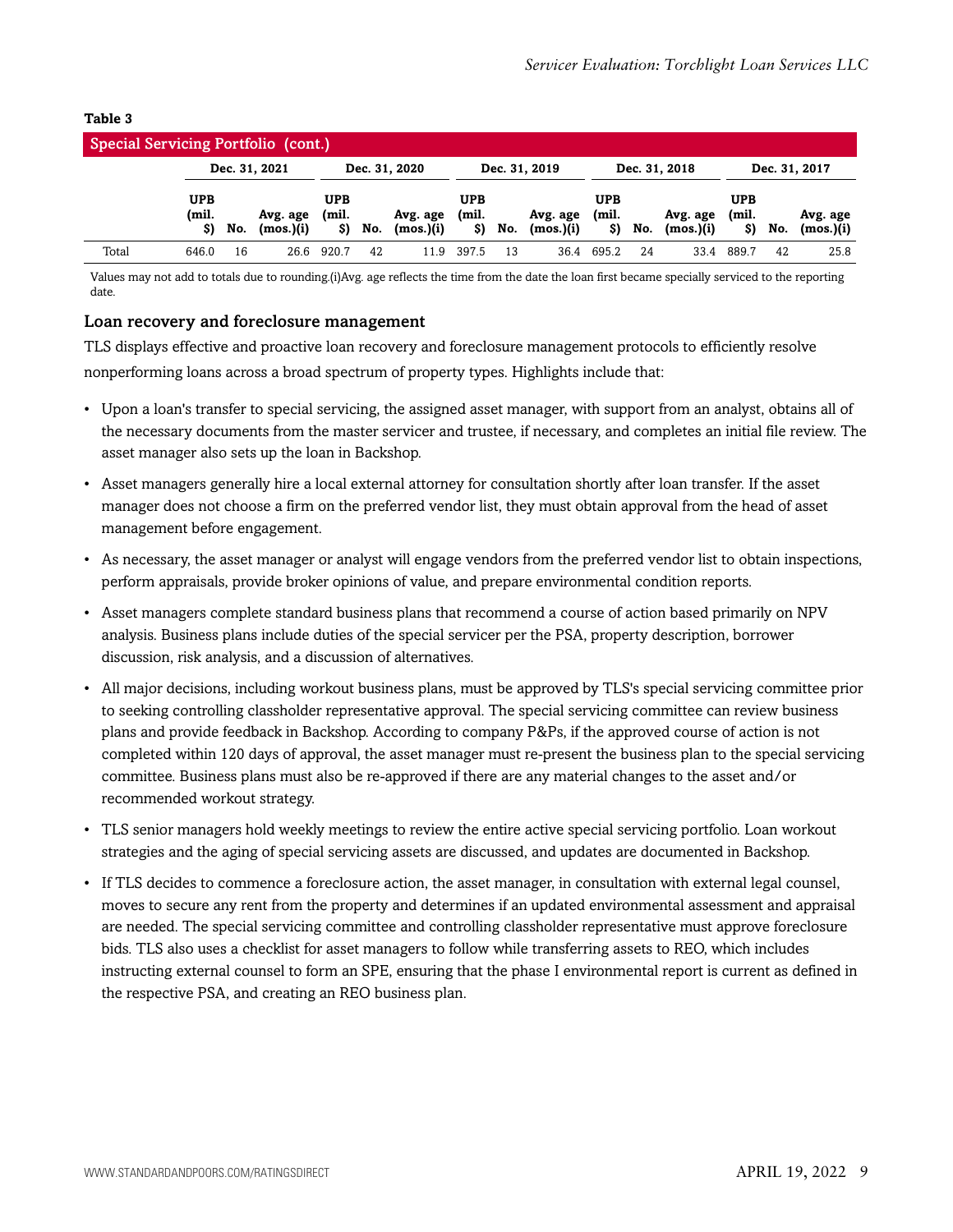| <b>Total Special Servicing Portfolio--Loan Resolutions</b> |                           |      |                       |                           |                |                       |                           |              |                       |                           |                |                       |                           |                |                       |
|------------------------------------------------------------|---------------------------|------|-----------------------|---------------------------|----------------|-----------------------|---------------------------|--------------|-----------------------|---------------------------|----------------|-----------------------|---------------------------|----------------|-----------------------|
|                                                            |                           | 2021 |                       |                           | 2020           |                       |                           | 2019         |                       |                           | 2018           |                       |                           | 2017           |                       |
|                                                            | <b>UPB</b><br>(mil.<br>S) | No.  | Avg. age<br>(mos.)(i) | <b>UPB</b><br>(mil.<br>S) | No.            | Avg. age<br>(mos.)(i) | <b>UPB</b><br>(mil.<br>S) | No.          | Avg. age<br>(mos.)(i) | <b>UPB</b><br>(mil.<br>S) | No.            | Avg. age<br>(mos.)(i) | <b>UPB</b><br>(mil.<br>S) | No.            | Avg. age<br>(mos.)(i) |
| <b>Resolutions</b>                                         |                           |      |                       |                           |                |                       |                           |              |                       |                           |                |                       |                           |                |                       |
| Loans                                                      | 329.4                     | 26   | 13.3                  | 161.8                     | 13             | 9.7                   | 119.4                     | 5            | 26.4                  | 63.1                      | 8              | 10.3                  | 345.7                     | 19             | 9.2                   |
| Foreclosed<br>loans                                        | 212.5                     | 6    | 16.2                  | 136.3                     | 4              | 17.3                  | 0.0                       | 0            | N/A                   | 386.1                     | 8              | 22.2                  | 102.3                     | 9              | 8.0                   |
| Total                                                      | 542.0                     | 32   | 13.8                  | 298.1                     | 17             | 11.5                  | 119.4                     | 5            |                       | 26.4 449.2                | 16             | 16.3                  | 448.0                     | 28             | 8.8                   |
| <b>Resolution breakdown</b>                                |                           |      |                       |                           |                |                       |                           |              |                       |                           |                |                       |                           |                |                       |
| Returned to<br>master                                      | 265.9                     | 20   | 13.5                  | 160.5                     | 12             | 1.8                   | 4.4                       | $\mathbf{1}$ | 8.3                   | 49.9                      | 4              | 10.0                  | 152.7                     | $\overline{2}$ | 16.8                  |
| Full payoffs                                               | 36.0                      | 2    | 9.8                   | 0.0                       | $\Omega$       | N/A                   | 14.8                      | $\mathbf{1}$ | 4.0                   | 6.5                       | 2              | 9.9                   | 70.3                      | 9              | 5.4                   |
| DPO or note<br>sale                                        | 27.6                      | 4    | 14.3                  | 1.3                       | 1              | 104.9                 | 100.1                     | 3            | 39.8                  | 6.8                       | $\overline{2}$ | 11.1                  | 122.7                     | 8              | 11.7                  |
| Foreclosed<br>loans                                        | 212.5                     | 6    | 16.2                  | 136.3                     | $\overline{4}$ | 17.3                  | 0.0                       | $\mathbf{0}$ | N/A                   | 386.1                     | 8              | 22.2                  | 102.3                     | 9              | 8.0                   |
| Total/average                                              | 542.0                     | 32   | 13.8                  | 298.1                     | 17             | 11.5                  | 119.4                     | 5            | 26.4                  | 449.2                     | 16             | 16.3                  | 448.0                     | 28             | 8.8                   |

#### **Table 4**

Values may not add to totals due to rounding. (i)Avg. age reflects the time from the date the loan first became specially serviced to the reporting date. UPB--Unpaid principal balance. DPO--Discounted payoff.

#### REO management and dispositions

TLS demonstrates sound REO asset management and sales oversight. Its asset managers handle both loans and REO assets. REO sales volume has decreased in recent years as TLS steadily sold the majority of its GFC-related REO assets. According to TLS, the low gross proceeds versus market value received in 2019, as well as through 2020, were a result of GFC assets (including two large malls) that were the most difficult to liquidate, accompanied by third-party appraisals that didn't accurately capture the assets' value (see table 5). In 2021, the

gross-proceeds-versus-market-value ratio was more in line with industry averages, though we note the small sample size of three. Notable aspects of TLS' REO asset management and dispositions include that:

- Asset managers submit REO business plans for approval to the special servicing committee via Backshop. The REO business plans contain an asset disposition strategy (i.e., sell as-is or stabilize); a property management strategy; marketing efforts; projected losses; timeline of expected actions; property financial information; economics and market conditions; and budget assumptions.
- Asset managers select property managers and brokers from approved vendor lists.
- Property managers must prepare annual budgets for each property for REO asset managers, the head of special servicing, and the head of asset management to approve. Unbudgeted expenses require approval from the asset manager.
- TLS uses a third party to conduct property manager audits of a portion of the REO portfolio. The third party conducted three such property management audits in 2021.
- TLS does not generally contract brokers for more than 180 days to list the property. This allows for flexibility in re-listing the property because of poor broker performance. During the sales process, brokers provide monthly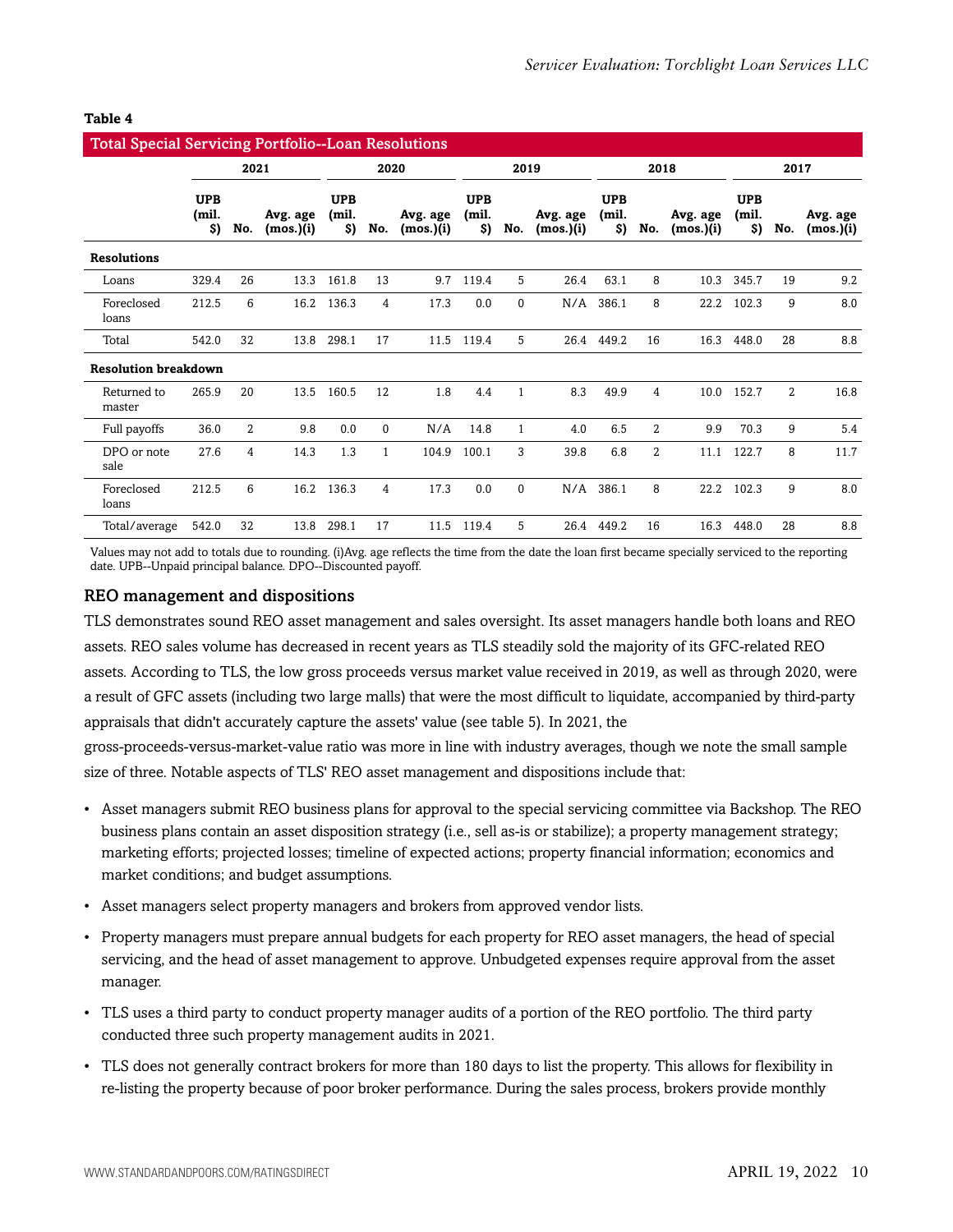reports describing all marketing activities associated with the property.

• The asset manager must seek approval from the head of special servicing before accepting a purchase offer and only if the offer falls within pre-approved parameters, as outlined in the REO business plan.

| ۰.<br>×<br>v<br>٩<br>۰. | ۰.<br>w | ۰, |
|-------------------------|---------|----|
|                         |         |    |

| <b>Total Special Servicing Portfolio--REO Sales</b> |                         |                          |                                                |                               |                         |                          |                                                |                                  |                         |                   |                                                |                                  |                                |                          |                                                |                                     |  |  |
|-----------------------------------------------------|-------------------------|--------------------------|------------------------------------------------|-------------------------------|-------------------------|--------------------------|------------------------------------------------|----------------------------------|-------------------------|-------------------|------------------------------------------------|----------------------------------|--------------------------------|--------------------------|------------------------------------------------|-------------------------------------|--|--|
|                                                     |                         |                          | 2021                                           |                               |                         |                          | 2020                                           |                                  |                         | 2019              |                                                |                                  |                                | 2018                     |                                                |                                     |  |  |
|                                                     | Amount<br>$(mil.$ $\$ ) | No.                      | Avg.<br><b>REO</b><br>hold<br>period<br>(mos.) | <b>Market</b><br>value<br>(%) | Amount<br>(mil. \$) No. |                          | Avg.<br><b>REO</b><br>hold<br>period<br>(mos.) | <b>Market</b><br>value<br>$(\%)$ | Amount<br>$(mil.$ $\$ ) | No.               | Avg.<br><b>REO</b><br>hold<br>period<br>(mos.) | <b>Market</b><br>value<br>$(\%)$ | Amount<br>$(mil.$ $\vartheta)$ | No.                      | Avg.<br><b>REO</b><br>hold<br>period<br>(mos.) | <b>Market</b><br>value Ar<br>$(\%)$ |  |  |
| Estimated<br>market<br>value                        | 45.5                    | 3                        | 16.6                                           | $\overline{\phantom{a}}$      | 46.1                    | 4                        | 44.7                                           | $\overline{\phantom{a}}$         | 126.9                   |                   | 27.2                                           | $\overline{\phantom{a}}$         | 89.3                           | 11                       | 28.1                                           | $\overline{\phantom{a}}$            |  |  |
| Gross<br>sales<br>proceeds                          | 45.5                    | $\overline{\phantom{a}}$ | $- -$                                          | 100.2                         | 38.9                    | $\overline{\phantom{a}}$ | $- -$                                          | 84.5                             | 97.0                    | $\hspace{0.05cm}$ | $-$                                            | 76.5                             | 89.6                           | $\hspace{0.05cm}$        | $\sim$                                         | 100.3                               |  |  |
| Net sales<br>proceeds                               | 45.0                    | $\overline{\phantom{a}}$ | $\qquad \qquad -$                              | 98.9                          | 39.4                    | $\overline{\phantom{a}}$ | $- -$                                          | 85.6                             | 104.6                   | $\hspace{0.05cm}$ | --                                             | 82.4                             | 80.1                           | $\overline{\phantom{a}}$ | $\sim$                                         | 89.6                                |  |  |

REO--Real estate-owned.

#### REO accounting and reporting

TLS's controls and procedures for property-level accounting and oversight are sound. Highlights include that:

- TI's financial controls group opens a minimum of two bank operating accounts for each REO property: one for disbursements and one for rent collection.
- The disbursement account can only be funded according to the terms of a pre-approved annual budget that requires TLS dual signatory approval and additional approval from financial controls.
- The property manager completes monthly financial statements, which are reviewed for any variances from the budget by an REO asset manager.
- Monthly bank reconciliations are reviewed and approved by the financial controls group.

#### Subcontracting management

TLS handles the management and oversight of subcontractors in a controlled and effective manner. TLS maintains an approved vendor list that the head of special servicing and the head of asset management must certify annually. Vendors must meet TLS' standards for qualification (geographic and product expertise, licensing, insurance, and professional designations). SAP Concur stores vendor data, providing a resource for asset managers when negotiating cost of service with subcontractors. TLS does not use any TI affiliates as vendors.

On an engagement-by-engagement basis, the special servicing team must complete and submit a vendor approval form that includes a vendor risk rating to the TI controller. TI and TLS must obtain extra documentation for all medium- and high-risk vendors, including SOC-1 reports. TLS, in conjunction with financial control, evaluates vendor risk ratings annually.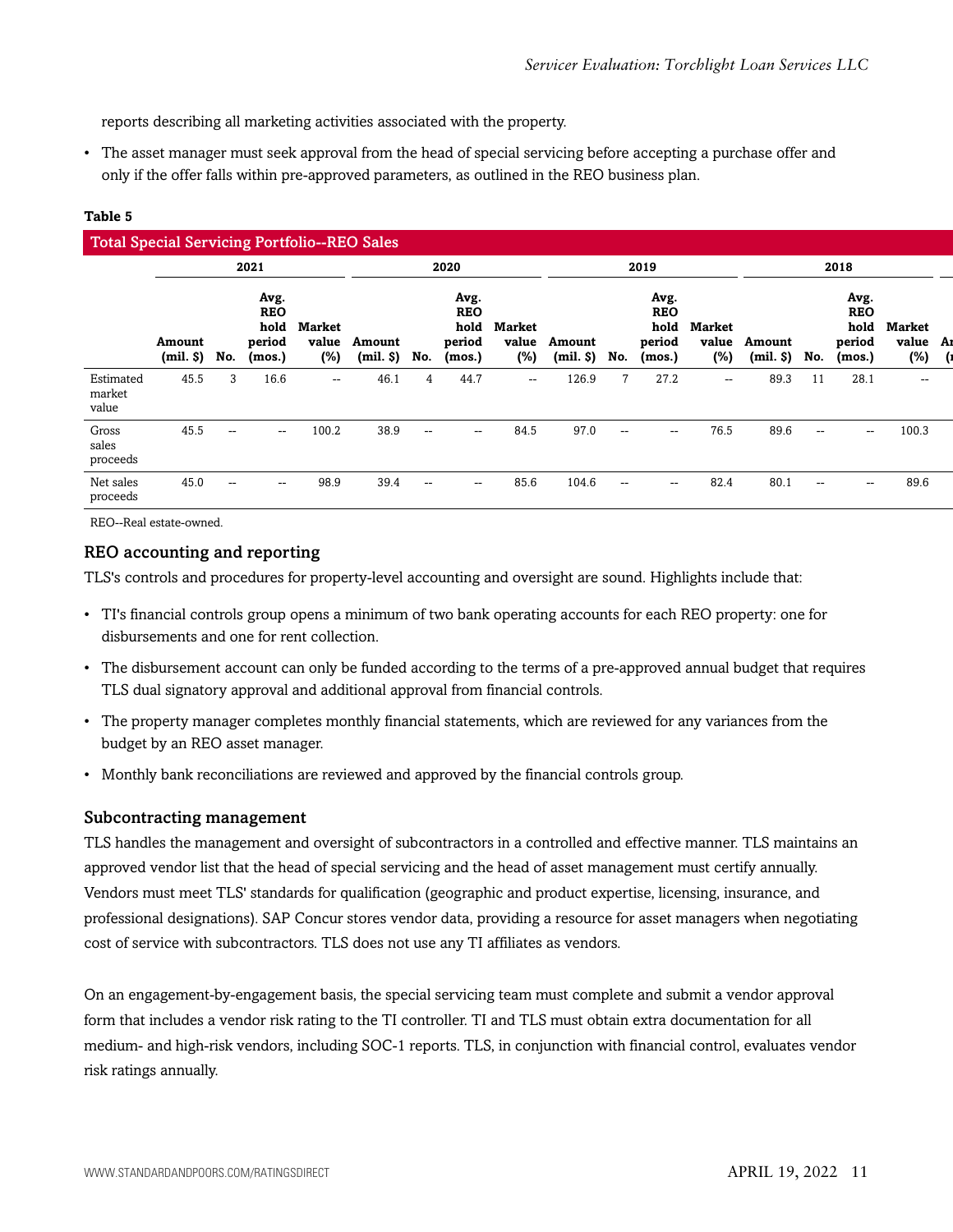#### Performing loan surveillance

TLS takes a proactive approach to surveillance for both performing and nonperforming loans, though it does not have a dedicated surveillance team within its special servicing group. It uses a proprietary credit model that runs algorithmic tests based on loan performance indicators, including debt service coverage ratio, debt yield, occupancy, and tenant rollover. TLS also regularly reviews loan performance reports from master servicers, including cash management trigger reports, and holds monthly calls with master servicers to discuss loan status. Topics during these calls include:

- Current watchlists, delinquency reports, upcoming maturities, and anticipated repayment dates;
- New special servicing loan transfers;
- Advancing and recoverability; and
- Other loan issues, such as cash management, loan covenants, and significant deferred maintenance items and insurance claims.

Any loans that are actively under discussion for potential default are classified as imminent default in Backshop, which serves as TLS's internal watchlist.

#### Borrower requests

TLS addresses borrower requests in a well-controlled manner. All of its asset managers who work on non-performing loans also handle performing loan borrower consents. All borrower requests are re-underwritten by the asset manager and reviewed by the special servicing committee. In 2021, TLS processed 38 borrower consents, including 19 leasing consents, seven assumptions, seven releases, and five other requests. TLS processed 60 borrower requests in 2020. Unlike some larger special servicers that we rank, TLS does not have any employees fully dedicated to resolving borrower consent requests.

#### Legal department

We believe the legal function is well-controlled. Special servicing relies primarily on external legal counsel for consultation on legal matters. TLS maintains an approved third-party legal counsel vendor list. Only the head of special servicing or another authorized signatory may execute a legal engagement letter. Furthermore, asset managers review and approve all legal invoices before payment.

## <span id="page-11-0"></span>Financial Position

<span id="page-11-1"></span>The financial position is SUFFICIENT.

## Related Research

- Select Servicer List, April 19, 2022
- Torchlight Loan Services LLC ABOVE AVERAGE Commercial Mortgage Loan Servicer Ranking Affirmed; Ranking Outlook is Stable, March 30, 2022
- Servicer Category Descriptions Expanded and Revised, Feb. 24, 2022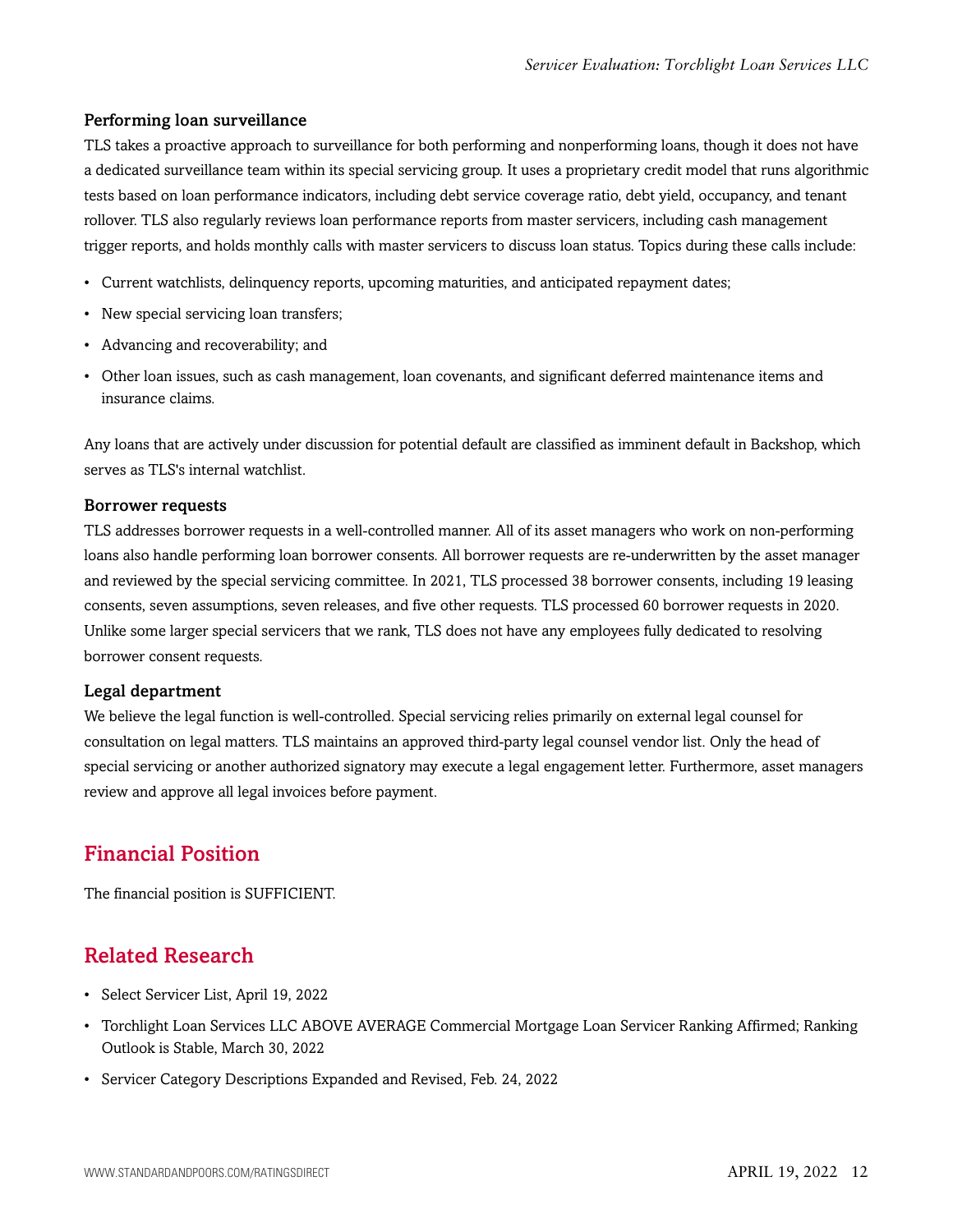- Servicer Evaluation Spotlight Report™: Environmental, Social, And Governance Factors Have Consistently Powered Our Servicer Evaluation Rankings, Nov. 16, 2020
- Servicer Evaluation: Torchlight Loan Services LLC, Oct. 21, 2020
- U.S. Commercial Mortgage Servicers Preparing For Impact From COVID-19, April 3, 2020
- Analytical Approach: Global Servicer Evaluations Rankings, Jan. 7, 2019

This report does not constitute a rating action.